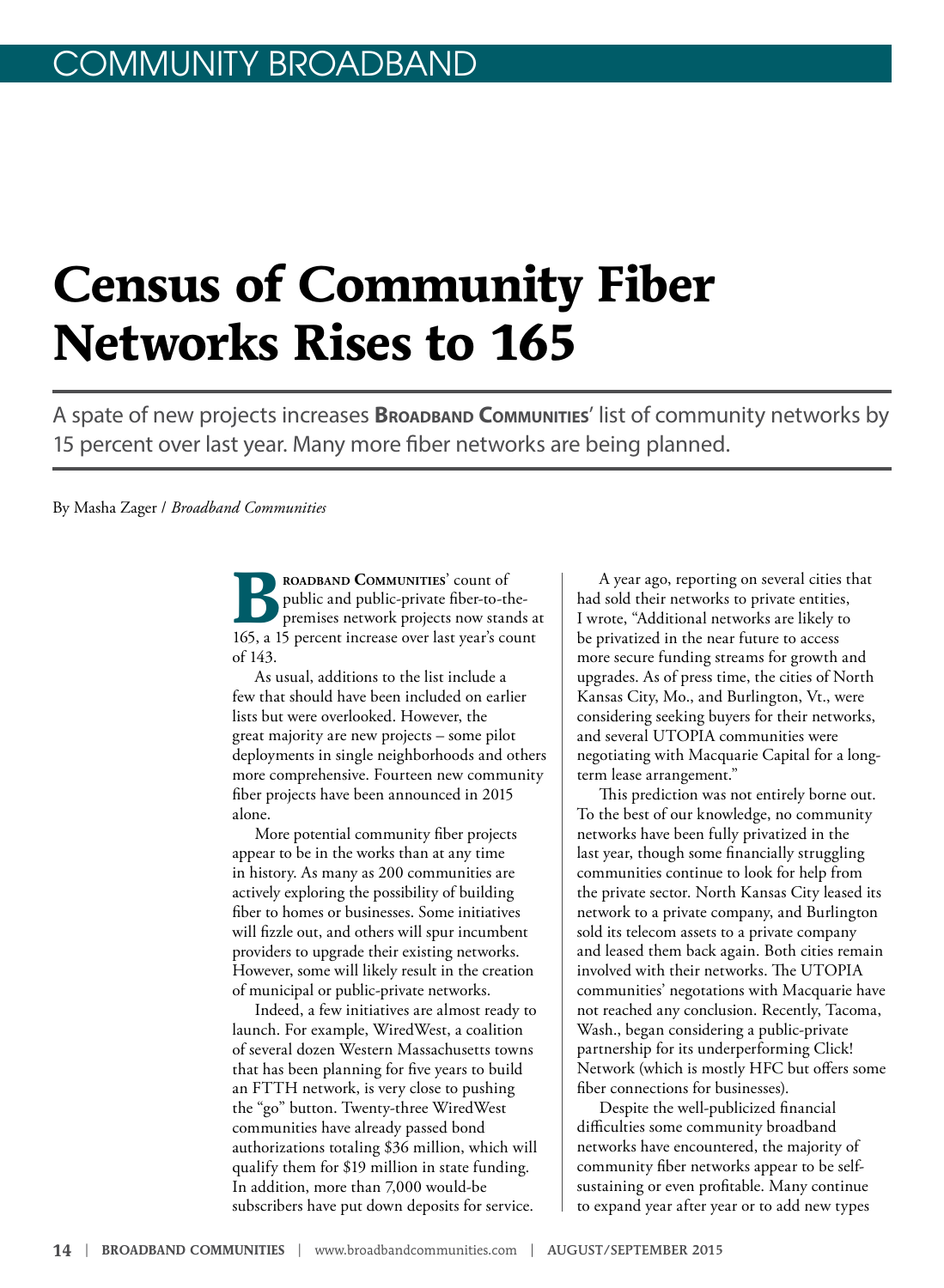of customers and services. Often, a municipal fiber network begins in one community and expands by popular demand into neighboring communities, though in some cases, expansions requested by residents have been quashed by state legislatures.

More important, well-run community fiber networks are instrumental in attracting new businesses and retaining existing businesses in their communities. The most common rationale for building community networks is to provide

businesses with affordable fiber connections; in fact, many networks are built or extended to accommodate specific requests by local businesses.

### **THE CHANGING LEGAL AND POLITICAL LANDSCAPE**

About 20 states either prohibit communities from building community networks altogether or impose restrictions that discourage or effectively prevent them from building such networks. In February 2015, the FCC voted to preempt

state laws in North Carolina and Tennessee that limit the expansion of municipal networks into neighboring communities. The decision had no immediate practical effect – it applied only to two states, and even in those states, there are still judicial, legislative and political challenges to overcome – but it offers new hope to communities that have no other possibility of getting advanced broadband.

In any case, the FCC decision, along with President Obama's expressed support for public broadband, raised

### **WHAT'S A MUNICIPAL NETWORK?**

All the "MUNI" network deployers on this list

- Are public agencies, public authorities, public benefit corporations or consortia of public entities
- Own all-fiber networks that connect local homes or businesses to the Internet (or are actively developing such networks)
- Make available directly or through retailers such services as voice, Internet access or video (or are planning such services)
- Are in the United States or U.S. territories.

Excluded are the growing number of municipalities that provide broadband services exclusively for municipal government facilities, schools and other anchor institutions; those that serve private entities only by leasing conduit or dark fiber; and those that provide broadband services only over cable or wireless networks.

This list includes only organizations that have functioning networks or approved plans and funding. However, plans do not always materialize; several projects that were reported on earlier versions of the list failed to survive. Some others, although still in progress, have not met their deployment goals.

Multiple-municipality projects have become more common because they can achieve economies of scale in construction and operation and, by aggregating demand, they can attract third-party service providers more easily. UTOPIA, in Utah, is an example of an early FTTH network built by a consortium of cities. More recent projects include ECFiber in Vermont, SMBS in Minnesota and FastRoads in New Hampshire.

Even a network owned by a single town or city may provide service beyond city limits. For example, Jackson Energy Authority and Chattanooga EPB in Tennessee both serve areas adjacent to the cities that own them –

**BROADBAND COMMUNITIES Maintains** updated information about community fiber networks and other FTTP deployments in the U.S. on a searchable database at [www.fiberville.](http://www.fiberville.com) [com.](http://www.fiberville.com) The database field labeled "Community Benefits" contains a wealth of information on the economic development and other benefits of these networks.

areas that were already served by their electric utilities. The city of Williamstown, Ky., used broadband stimulus funding to expand its community network beyond city borders. (Its original network was hybrid fiber-coax, but the expansion area is FTTH.) In Washington state, though each public utility district builds and operates its own network, most or all belong to the Northwest Open Access Network (NoaNet), a coalition of public utility districts that linked their fiber optic networks together to achieve economic feasibility in underserved areas. NoaNet offers long-haul transport and lastmile access to wholesale communications providers throughout the Pacific Northwest.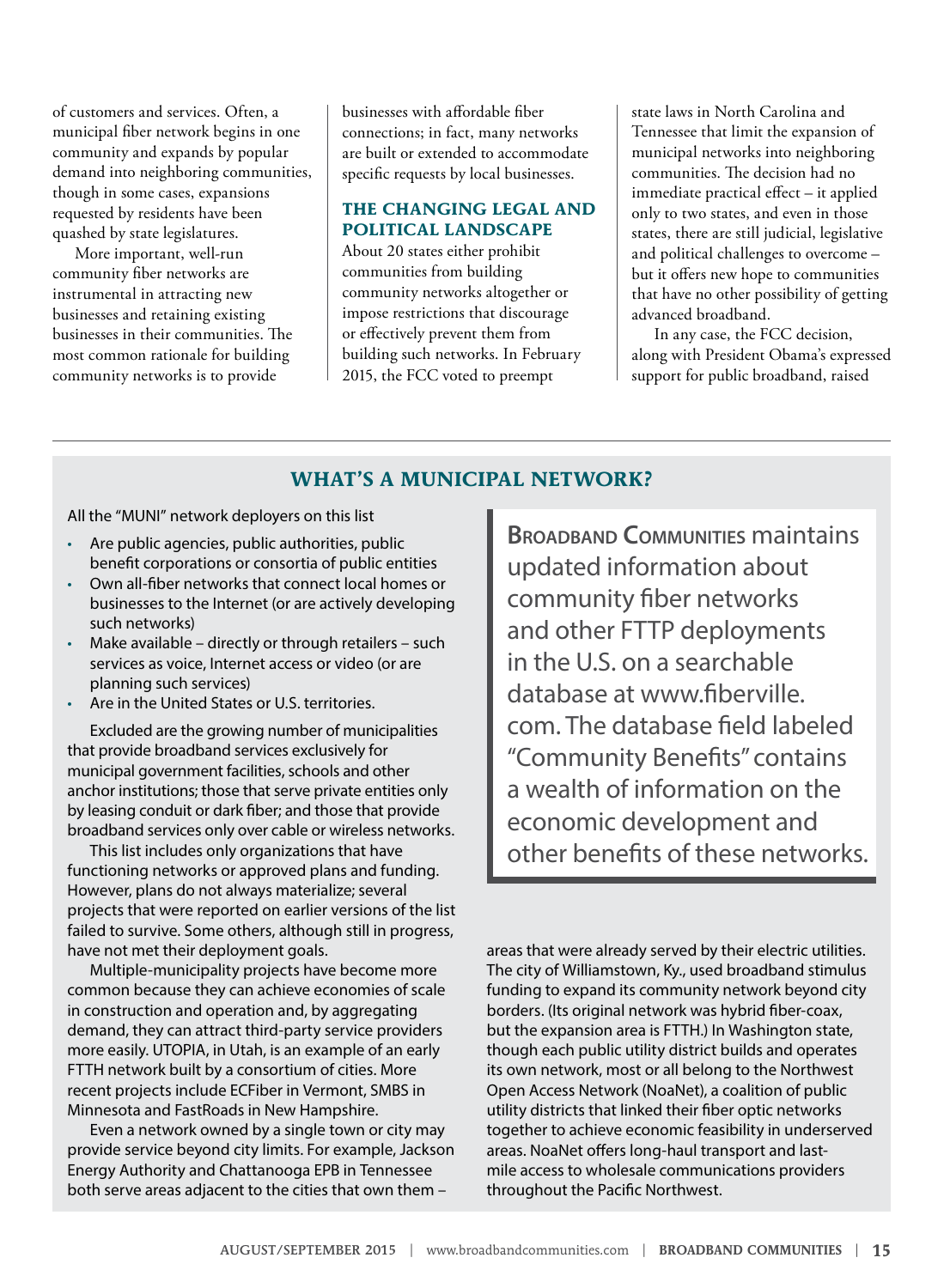

Community broadband networks operate in 38 states and American Samoa (Alaska and American Samoa not shown).

public awareness about municipal fiber networks. This change in the political landscape is probably one reason for the great increase in the number of cities considering building broadband.

State legislatures aren't the only entities to impose constraints; often, opposition comes from community members who disapprove of municipal broadband on principle. Because the pendulum of public opinion shifts constantly, a broadband project that proves legally or politically impossible one year may become feasible a few years later, even in a conservative community. In several cases, city leaders and broadband activists succeeded in changing public opinion by educating citizens about the economic and social benefits of high-speed broadband.

Some states now actively support municipal broadband projects. For example, the state of Illinois helped fund Onlight Aurora.

#### **MUNICIPAL UTILITIES**

Municipalities are more likely to become broadband providers when

they are already in the business of providing electric power. Citizens in these municipalities are already used to the idea of government-provided utility services. Many public power utilities were set up in response to the failure of the private sector to deliver adequate services, and residents accept that government might set up public communications utilities for the same reason. In most cases, citizens have had positive experiences with their municipal utilities and are prepared to buy additional services from them.

In addition, public power utilities already have the outsideplant personnel and the back-office operations, such as billing and customer service, that they need for providing telecom services. Finally, public power utilities are increasingly building communications networks for smart-grid applications; once they begin planning these networks, they often realize the networks are suitable for purposes such as business or residential broadband. Municipal utilities that distribute Tennessee Valley Authority electricity have been in the forefront of combining smart grid and telecom applications.

In some cases, such as Wilson, N.C., the city operates a municipal electric utility but set up the telecommunications utility as a separate entity or department. A few cities, such as Salisbury, N.C., do not have municipal electric utilities.

#### **WHO ARE THE CUSTOMERS?**

Cities often begin by installing institutional fiber networks to serve municipal office buildings or utility substations, then extend fiber to commercial buildings or business parks, add multiple-dwelling-unit properties and greenfield residential developments, and finally reach singlefamily households and small businesses. The list shows deployers at various points along this path. Building an institutional fiber network can also be a starting point for a path to a public-private partnership, as exemplified by UC2B.

Fifty-three of the municipal networks, or nearly one-third of the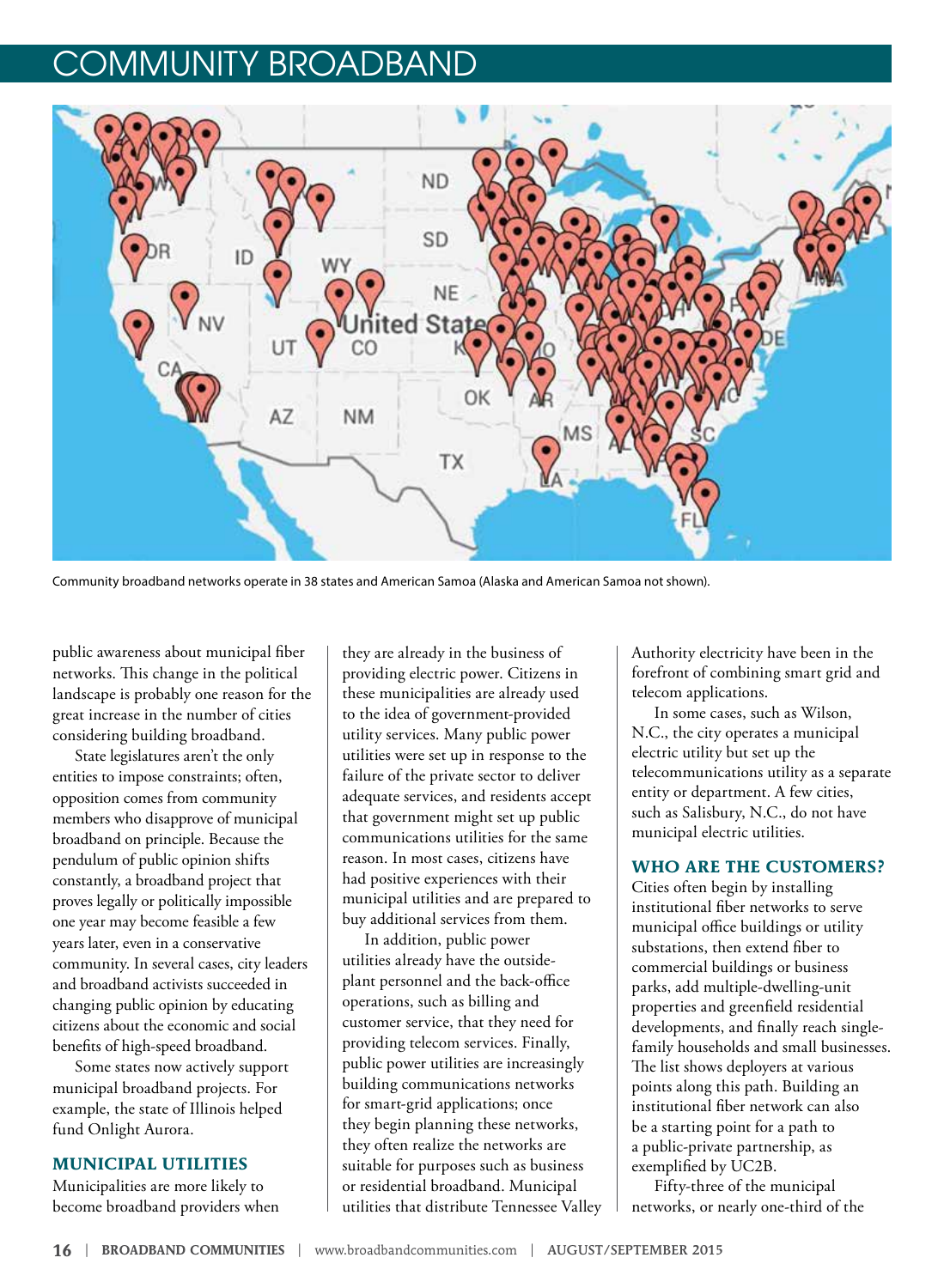total, deliver fiber services only to businesses, and several others serve mainly businesses. (Many of these deliver residential broadband services via cable or wireless; others don't serve residences at all.)

A few fiber networks that began as business-only, such as Gainesville Regional Utilities in Florida, now serve residential customers in MDUs or greenfield developments, and several, such as nDanville in Virginia and Cedar Falls Utilities in Iowa, built out fiber to residential customers citywide. Owensburg Municipal Utilities in Kentucky and Whip City Fiber in Massachusetts recently added residential pilot programs to their fiberto-the-business networks.

#### **WHOLESALE OR RETAIL?**

Municipalities are more likely than private deployers to allow third-party providers on their networks. In some cases, state laws require them to do so; in other cases they do not have the expertise to provide services themselves or they want to offer a wider variety of services than they can provide on their

own. Thirty-four municipal networks either allow or plan to allow multiple retail service providers to deliver services. Twenty others have contracted with a single third-party service provider to deliver services (some of these are open to additional service providers).

Some municipal providers have both wholesale and retail strategies. For example, ECFiber was conceived as an open-access network but is offering retail services until the network grows large enough to attract third-party providers. UC2B, which followed a similar strategy, recently turned network management and service delivery over to its private partner, iTV-3, which is expanding the network and also opening it to additional retail service providers.

Certain states, such as Utah and Washington, prohibit municipalities from providing retail services. This can pose a problem for municipal fiber deployers at startup, when third-party providers (especially for residential services) may not find joining the network worthwhile.

#### **OTHER PARTNERSHIPS**

At least 19 municipal fiber systems contract with third parties – local exchange carriers or other network operators – to operate their networks. Such contracts (which also exist in the private sector) can be helpful for municipalities that lack experience operating telecommunications networks. On the other hand, like any critical outsourcing contracts, they must be intensively managed. Several such arrangements have ended abruptly or even resulted in lawsuits.

Some municipalities have formed agreements with real estate developers to allow municipal networks to build fiber in new buildings or developments or to provide fiber backbone and services if developers build the local access infrastructure. New models continue to be developed all the time.

### **VENDORS AND TECHNOLOGIES**

Because of open-access requirements and the importance of business customers, active Ethernet networks are slightly more prevalent among

### **WHAT'S A PUBLIC-PRIVATE PARTNERSHIP?**

Throughout the broadband industry, the term public-private partnership is used rather loosely – and no two partnerships seem to follow the same model. An interesting development of the last few years has been cities' becoming proactive about working with private providers and offering a variety of concessions and assistance to encourage the provision of better broadband. This article doesn't consider most of those arrangements to be true public-private partnerships, but some other articles in this issue use more inclusive definitions.

All the "PUBLIC-PRIVATE" network deployers on this list

- Are consortia of public and private entities, publicly built networks that later received infusions of private capital, or private entities that received significant investment or participation by local governments
- Own all-fiber networks that connect local homes or businesses to the Internet (or are actively developing such networks)
- Make available directly or through retailers such services as voice, Internet access or video (or are planning such services)
- Are in the United States or U.S. territories.

In all these networks, both public and private partners have made significant investments (which may include contributing preexisting conduit or fiber).

Excluded are publicly owned networks that contract with private retail service providers or operators (those are labeled as MUNI); privately owned networks for which public entities have helped raise funding, for example through low-cost tax increment financing or tax abatement financing, or have contributed grant funds; and privately owned networks for which public entities have donated access to rights-of-way, expedited permitting and so forth.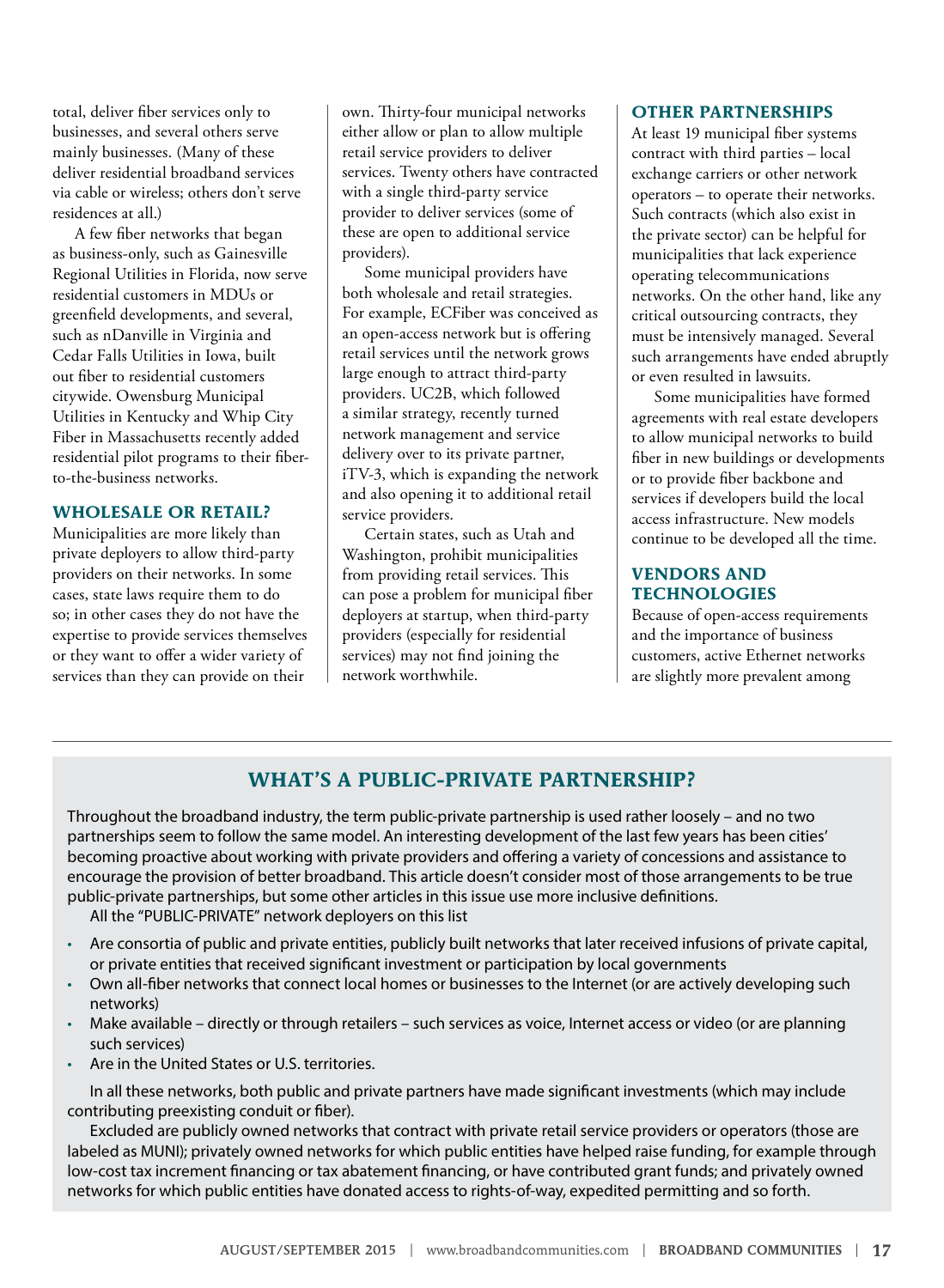municipalities than among private network builders. (Supporting open access used to be easier on point-topoint than on PON systems.) At least one-third of municipal deployers use active Ethernet technology. Several electronics vendors have sizable shares of this market, with no single vendor taking a leading position.

### **GEOGRAPHIC DISTRIBUTION**

Laws that govern municipalities' ability to compete as telecommunications providers vary from state to state. Some states give municipalities a free hand, and others do not. Municipal electric utilities are more common in some areas than others, and some regions are better served by private providers than others are.

Considering all these factors, the chances of municipalities' building their own broadband networks are wildly uneven in different parts of the United States. This census identified community fiber systems in 38 of the

50 states and in American Samoa. There are also about a dozen fiber networks, not listed here, built on tribal lands by tribal governments. Seven states account for a large number of deployments: California, Florida, Iowa, Kentucky, Minnesota, Tennessee and Washington.

### **TRIPLE PLAY AND BEYOND**

Though some municipalities offer only Internet access over their fiber networks, most whose planned or actual services we could determine offer the triple play of voice, video and data. Specialized business services are common, as are smart-grid applications. Broadband stimulus funding and encouragement from the Tennessee Valley Authority have made smart-grid applications more prevalent in the last few years, and these applications are likely to become still more important in the future.

A few open-access networks are actively recruiting many different kinds of services. For example, on the St. Joe

Valley Metronet, 30 providers deliver 20 different types of services, including such offerings as conferencing, disaster recovery and video surveillance. Enabling a wide variety of broadband services could become a way to make more community networks financially viable.

In conclusion, there is no single model for public broadband. Each project takes a slightly different approach, depending on the legal and political landscape, the availability of financing, the interest of potential partners, and the skills and assets that public agencies possess. Communities have many options and should explore as many as possible before committing to a plan or deciding that public broadband is not for them.  $\clubsuit$ 

*Masha Zager is the editor of Broadband Communities. You can reach her at masha@bbcmag.com.*

## **MUNICIPAL AND PUBLIC-PRIVATE FTTP NETWORKS IN THE UNITED STATES**

| <b>NETWORK DEPLOYER</b>                             | <b>COMMUNITY(IES)</b> | STATE(S)       | <b>PUBLIC-</b><br><b>PRIVATE</b><br><b>OR</b><br><b>MUNI</b> | <b>DATE</b><br><b>PROJECT</b><br><b>STARTED</b> | <b>VENDORS</b><br>(FTTH<br>Electronics) | <b>TECHNOLOGY</b>                  | <b>SERVICES</b>                   | <b>MARKETS SERVED</b><br><b>BY FIBER (all</b><br>premises unless<br>otherwise noted) | <b>SERVICE</b><br><b>PROVIDER</b><br>(if other<br>than<br>network<br>owner) | <b>OPERATOR</b><br>(if other<br>than<br>network<br>owner) |
|-----------------------------------------------------|-----------------------|----------------|--------------------------------------------------------------|-------------------------------------------------|-----------------------------------------|------------------------------------|-----------------------------------|--------------------------------------------------------------------------------------|-----------------------------------------------------------------------------|-----------------------------------------------------------|
| AccessEagan                                         | Eagan                 | <b>MN</b>      | <b>MUNI</b>                                                  | 2013                                            |                                         | Active<br>Ethernet                 | <b>Business</b><br>Services, Data | <b>Businesses only</b>                                                               | Multiple                                                                    |                                                           |
| Algona Municipal<br><b>Utilities</b>                | Algona                | IA             | <b>MUNI</b>                                                  | 2013                                            | <b>ADTRAN</b>                           | Active<br>Ethernet,<br><b>GPON</b> | Data, Video,<br>Voice             |                                                                                      |                                                                             |                                                           |
| American Samoa<br>Telecom                           | American Samoa        |                | <b>MUNI</b>                                                  | 2008                                            | Calix                                   | <b>GPON</b>                        | Data, Video,<br>Voice             |                                                                                      |                                                                             |                                                           |
| <b>Anderson Municipal</b><br><b>Light and Power</b> | Anderson              | IN             | <b>MUNI</b>                                                  | 2009                                            |                                         | Active<br>Ethernet                 | Data                              | <b>Businesses only</b>                                                               | Multiple                                                                    |                                                           |
| <b>Ashland Fiber Network</b>                        | Ashland               | 0 <sub>R</sub> | <b>MUNI</b>                                                  | 2000                                            |                                         |                                    | Data, Video,<br>Voice             | <b>Fiber connections</b><br>mainly for<br>businesses, HFC for<br>residential         | Multiple                                                                    |                                                           |
| <b>Athens Utilities Board</b>                       | Athens                | <b>TN</b>      | <b>MUNI</b>                                                  | 2015                                            |                                         |                                    | Data                              | <b>Businesses only</b>                                                               |                                                                             |                                                           |
| <b>Auburn Essential</b><br>Services                 | Auburn                | IN             | <b>MUNI</b>                                                  | 2006                                            | Aurora                                  | EPON                               | Data, Smart<br>Grid, Voice        |                                                                                      |                                                                             |                                                           |
| <b>Barbourville Utility</b><br>Commission           | <b>Barbourville</b>   | KY             | <b>MUNI</b>                                                  | 2010                                            | Calix                                   | <b>GPON</b>                        | Data, Video                       |                                                                                      |                                                                             |                                                           |
| <b>Barnesville Municipal</b><br><b>Utilities</b>    | <b>Barnesville</b>    | <b>MN</b>      | <b>MUNI</b>                                                  | 2009                                            | Calix                                   | GPON                               | Data, Video,<br>Voice             |                                                                                      |                                                                             |                                                           |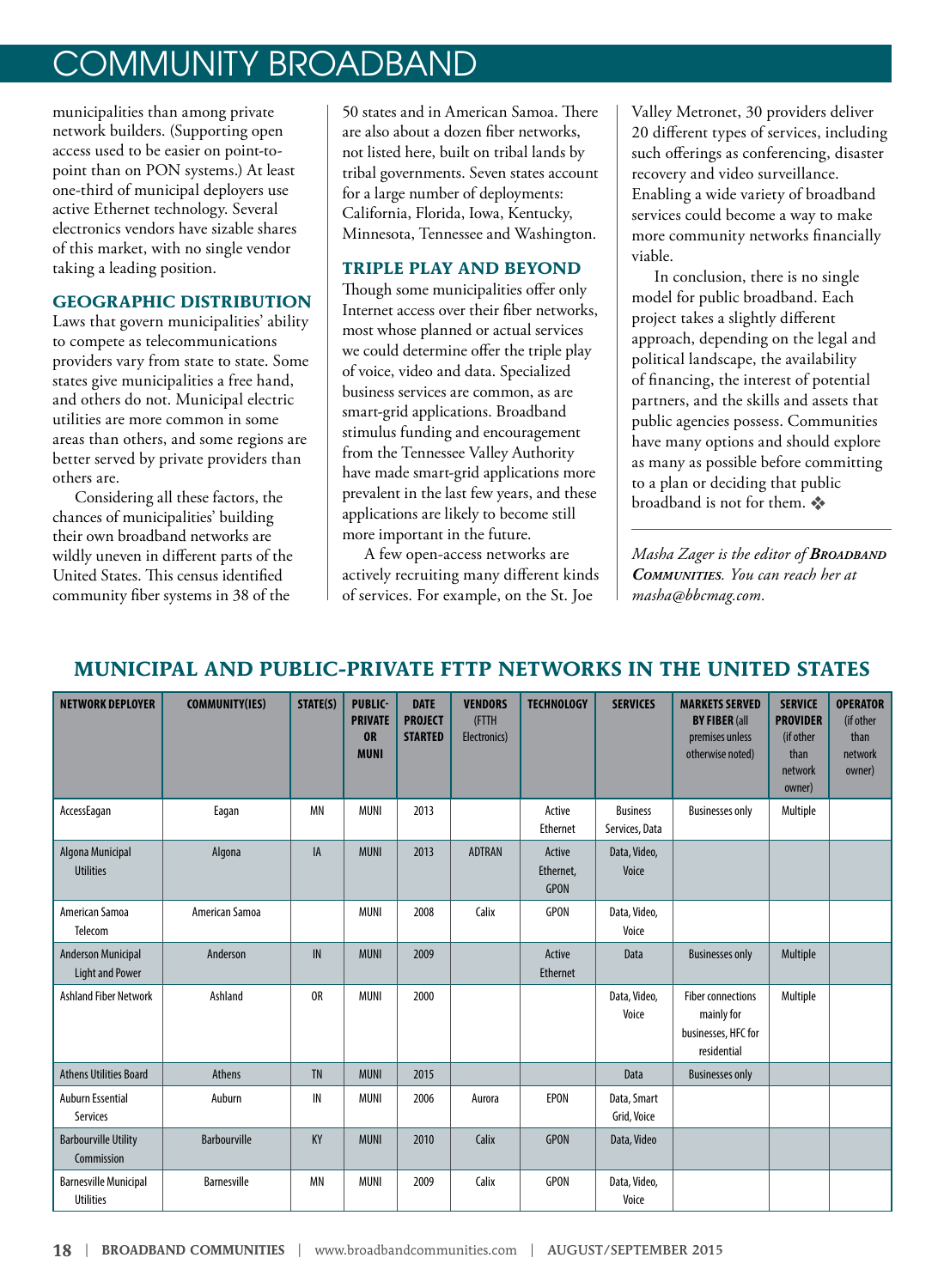| <b>NETWORK DEPLOYER</b>                                                | <b>COMMUNITY(IES)</b>                        | STATE(S)       | <b>PUBLIC-</b><br><b>PRIVATE</b><br><b>OR</b><br><b>MUNI</b> | <b>DATE</b><br><b>PROJECT</b><br><b>STARTED</b> | <b>VENDORS</b><br>(FTTH<br>Electronics) | <b>TECHNOLOGY</b>                  | <b>SERVICES</b>                                                   | <b>MARKETS SERVED</b><br><b>BY FIBER (all</b><br>premises unless<br>otherwise noted) | <b>SERVICE</b><br><b>PROVIDER</b><br>(if other<br>than<br>network<br>owner) | <b>OPERATOR</b><br>(if other<br>than<br>network<br>owner) |
|------------------------------------------------------------------------|----------------------------------------------|----------------|--------------------------------------------------------------|-------------------------------------------------|-----------------------------------------|------------------------------------|-------------------------------------------------------------------|--------------------------------------------------------------------------------------|-----------------------------------------------------------------------------|-----------------------------------------------------------|
| <b>Bellevue Municipal</b><br><b>Utilities</b>                          | <b>Bellevue</b>                              | IA             | <b>MUNI</b>                                                  | 2006                                            | Aurora                                  | <b>EPON</b>                        | Data, Video,<br>Voice                                             |                                                                                      |                                                                             |                                                           |
| <b>Benton County Public</b><br><b>Utility District</b>                 | Kennewick, Prosser and<br><b>Benton City</b> | WA             | <b>MUNI</b>                                                  |                                                 |                                         |                                    | <b>Business</b><br>Services, Data                                 | <b>Businesses only</b>                                                               |                                                                             |                                                           |
| <b>Bowling Green</b><br><b>Municipal Utility</b>                       | <b>Bowling Green and Warren</b><br>County    | KY             | <b>MUNI</b>                                                  | 2007                                            | <b>CTDI</b>                             | <b>EPON</b>                        | <b>Business</b><br>Services. Data,<br>Voice                       | <b>Businesses only</b>                                                               |                                                                             |                                                           |
| <b>Bozeman Fiber</b>                                                   | Bozeman                                      | MT             | PUBLIC-<br>PRIVATE                                           | 2015                                            |                                         |                                    |                                                                   |                                                                                      |                                                                             |                                                           |
| <b>Braintree Electric Light</b><br>Department                          | <b>Braintree</b>                             | MA             | <b>MUNI</b>                                                  | 2008                                            |                                         | Active<br><b>Ethernet</b>          | Data                                                              | <b>Businesses only</b>                                                               |                                                                             |                                                           |
| <b>Bristol Tennessee</b><br><b>Essential Services</b>                  | <b>Bristol</b>                               | TN             | <b>MUNI</b>                                                  | 2005                                            | Alcatel-<br>Lucent                      | <b>GPON</b>                        | Data, Smart<br>Grid, Video,<br>Voice                              |                                                                                      |                                                                             |                                                           |
| <b>Buffalo Municipal</b><br><b>Utilities</b>                           | <b>Buffalo</b>                               | <b>MN</b>      | <b>MUNI</b>                                                  | 1996                                            |                                         |                                    | Data                                                              | <b>Businesses only</b>                                                               |                                                                             |                                                           |
| <b>Burlington Telecom</b>                                              | <b>Burlington</b>                            | VT             | PUBLIC-<br>PRIVATE                                           | 2006                                            | Calix                                   | <b>GPON</b>                        | <b>Business</b><br>Services, Data,<br>Video, Voice                |                                                                                      |                                                                             |                                                           |
| <b>BVU OptiNet (BVU</b><br>Authority)                                  | <b>Bristol</b>                               | VA             | <b>MUNI</b>                                                  | 2003                                            | Calix, Alcatel-<br>Lucent               | <b>GPON</b>                        | <b>Business</b><br>Services, Data,<br>Smart Grid,<br>Video, Voice |                                                                                      |                                                                             |                                                           |
| Calnet (Calhoun<br>Utilities)                                          | Calhoun                                      | GA             | <b>MUNI</b>                                                  | 2012<br>(built<br>1997)                         |                                         | Carrier<br><b>Ethernet</b>         | Data, Voice                                                       | <b>Businesses only</b>                                                               |                                                                             |                                                           |
| <b>CBPU Telecom</b><br>(Coldwater Board of<br><b>Public Utilities)</b> | Coldwater                                    | MI             | <b>MUNI</b>                                                  | 2010                                            |                                         | <b>EPON</b>                        | Data                                                              | <b>Businesses only</b>                                                               |                                                                             |                                                           |
| <b>CC Communications</b>                                               | <b>Churchill County</b>                      | NV             | MUNI                                                         | 2004                                            | Aurora, Calix                           | Active<br>Ethernet,<br>EPON        | <b>Business</b><br>Services, Data,<br>Security, Video,<br>Voice   |                                                                                      |                                                                             |                                                           |
| <b>CDE Lightband</b>                                                   | Clarksville                                  | <b>TN</b>      | <b>MUNI</b>                                                  | 2007                                            | Ciena, Zhone<br><b>Technologies</b>     | Active<br><b>Ethernet</b>          | Voice, Data,<br>Video, Smart<br>Grid                              |                                                                                      |                                                                             |                                                           |
| <b>Cedar Falls Utilities</b>                                           | <b>Cedar Falls</b>                           | IA             | <b>MUNI</b>                                                  | 2006                                            | ADTRAN,<br>Calix                        | Active<br>Ethernet,<br>GPON        | Data, Smart<br>Grid, Video                                        |                                                                                      |                                                                             |                                                           |
| <b>Chanute Utilities</b>                                               | Chanute                                      | KS             | <b>MUNI</b>                                                  | 2005                                            |                                         |                                    | Data                                                              | <b>Businesses only</b>                                                               |                                                                             |                                                           |
| <b>Charles City County</b>                                             | <b>Charles City County</b>                   | VA             | <b>MUNI</b>                                                  | 2015                                            |                                         |                                    | Data                                                              |                                                                                      | Multiple                                                                    |                                                           |
| Chaska.net                                                             | Chaska                                       | <b>MN</b>      | <b>MUNI</b>                                                  | 2004                                            |                                         | Active<br>Ethernet                 |                                                                   | <b>Businesses only</b>                                                               |                                                                             |                                                           |
| <b>Chelan County Public</b><br><b>Utility District</b>                 | <b>Chelan County</b>                         | WA             | <b>MUNI</b>                                                  | 2004                                            | Alcatel-<br>Lucent                      | GPON                               | Data, Video,<br>Voice                                             |                                                                                      | Multiple                                                                    |                                                           |
| Chicopee Electric Light                                                | Chicopee                                     | MA             | <b>MUNI</b>                                                  |                                                 |                                         |                                    | Data                                                              | <b>Businesses only</b>                                                               |                                                                             |                                                           |
| Circa (Idaho Falls<br>Power)                                           | <b>Idaho Falls</b>                           | $\sf ID$       | MUNI                                                         | 2007                                            |                                         | Active<br>Ethernet                 | Data, Voice                                                       | <b>Businesses only</b>                                                               | Multiple                                                                    |                                                           |
| <b>City of Ammon</b>                                                   | Ammon                                        | ID             | <b>MUNI</b>                                                  | 2011                                            |                                         |                                    | Data                                                              |                                                                                      | Multiple                                                                    |                                                           |
| City of Bridgeport                                                     | <b>Bridgeport</b>                            | WV             | MUNI                                                         | 2014                                            |                                         |                                    |                                                                   | Pilot project                                                                        | Citynet                                                                     | Citynet                                                   |
| City of Cortez                                                         | Cortez                                       | C <sub>0</sub> | <b>MUNI</b>                                                  | 2011                                            | Calix                                   | Active<br>Ethernet,<br><b>GPON</b> | Data, Video,<br>Voice                                             | <b>Businesses only</b>                                                               | Multiple                                                                    |                                                           |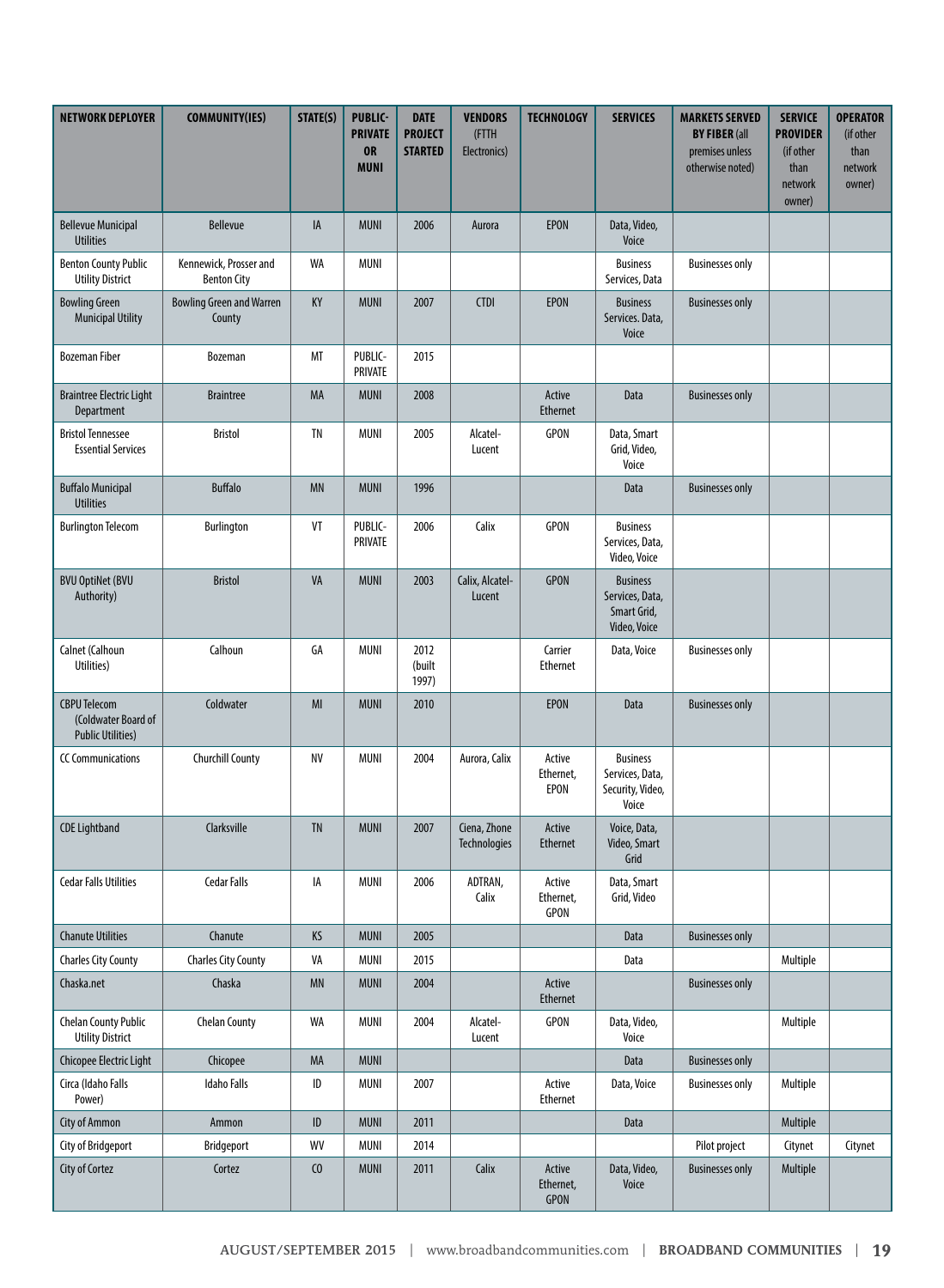| <b>NETWORK DEPLOYER</b>                                                                                 | <b>COMMUNITY(IES)</b>                                               | STATE(S)       | <b>PUBLIC-</b><br><b>PRIVATE</b><br><b>OR</b><br><b>MUNI</b> | <b>DATE</b><br><b>PROJECT</b><br><b>STARTED</b> | <b>VENDORS</b><br>(FTTH<br>Electronics) | <b>TECHNOLOGY</b>           | <b>SERVICES</b>                                    | <b>MARKETS SERVED</b><br><b>BY FIBER (all</b><br>premises unless<br>otherwise noted) | <b>SERVICE</b><br><b>PROVIDER</b><br>(if other<br>than<br>network<br>owner) | <b>OPERATOR</b><br>(if other<br>than<br>network<br>owner) |
|---------------------------------------------------------------------------------------------------------|---------------------------------------------------------------------|----------------|--------------------------------------------------------------|-------------------------------------------------|-----------------------------------------|-----------------------------|----------------------------------------------------|--------------------------------------------------------------------------------------|-----------------------------------------------------------------------------|-----------------------------------------------------------|
| City of Danville                                                                                        | Danville                                                            | IN             | PUBLIC-<br>PRIVATE                                           | 2015                                            | Calix                                   | <b>GPON</b>                 | Data                                               |                                                                                      | Smithville                                                                  | Smithville                                                |
| City of Ellsworth                                                                                       | Ellsworth                                                           | ME             | <b>MUNI</b>                                                  | 2015                                            |                                         |                             | Data                                               | <b>Businesses only</b>                                                               |                                                                             |                                                           |
| City of Hamilton                                                                                        | Hamilton                                                            | 0H             | <b>MUNI</b>                                                  | 2014                                            | Calix                                   | Active<br>Ethernet,<br>GPON | <b>Business</b><br>Services, Data                  | <b>Businesses only</b>                                                               | <b>CenterGrid</b>                                                           |                                                           |
| City of Jasper/Dubois<br>County                                                                         | Jasper, Dubois County                                               | IN             | PUBLIC-<br><b>PRIVATE</b>                                    | 2015                                            |                                         |                             | Data, Video,<br>Voice                              |                                                                                      | Smithville                                                                  | Smithville                                                |
| City of LaGrange                                                                                        | LaGrange                                                            | GA             | <b>MUNI</b>                                                  |                                                 | Calix                                   | <b>GPON</b>                 | <b>Business</b><br>Services, Data,<br>Voice        | <b>Businesses only</b>                                                               |                                                                             |                                                           |
| City of Lancaster                                                                                       | Lancaster                                                           | PA             | <b>MUNI</b>                                                  | 2015                                            |                                         |                             | Data, Smart<br>Grid                                |                                                                                      | <b>MAW</b><br>Communi-<br>cations                                           | <b>MAW</b><br>Communi-<br>cations                         |
| City of Laurinburg                                                                                      | Laurinburg                                                          | NC             | <b>MUNI</b>                                                  | 2014                                            |                                         |                             | Data                                               | <b>Businesses only</b>                                                               | <b>Broadplex</b><br>LLC                                                     |                                                           |
| City of Leesburg                                                                                        | Leesburg                                                            | FL             | <b>MUNI</b>                                                  | 2001                                            |                                         |                             | Data                                               | <b>Businesses only</b>                                                               |                                                                             |                                                           |
| City of Mishawaka                                                                                       | Mishawaka                                                           | IN             | <b>MUNI</b>                                                  | 2012                                            |                                         |                             | Data                                               | <b>Businesses only</b>                                                               |                                                                             | St. Joe<br>Valley<br>MetroNet                             |
| City of Mount Vernon                                                                                    | Mt. Vernon (also serves<br><b>Burlington and Port of</b><br>Skagit) | <b>WA</b>      | <b>MUNI</b>                                                  |                                                 |                                         |                             |                                                    | <b>Businesses only</b>                                                               | Multiple                                                                    |                                                           |
| City of Ontario                                                                                         | <b>Ontario</b>                                                      | CA             | <b>MUNI</b>                                                  | 2015                                            | Calix                                   |                             | Data                                               |                                                                                      |                                                                             |                                                           |
| City of Ponca City                                                                                      | Ponca City                                                          | <b>OK</b>      | <b>MUNI</b>                                                  |                                                 |                                         |                             |                                                    | <b>Businesses only</b>                                                               |                                                                             |                                                           |
| City of South Portland/<br>GWI                                                                          | South Portland                                                      | ME             | PUBLIC-<br>PRIVATE                                           | 2014                                            |                                         |                             | Data                                               |                                                                                      |                                                                             |                                                           |
| City of Vernon                                                                                          | Vernon                                                              | CA             | <b>MUNI</b>                                                  | 1999                                            |                                         |                             | Data                                               | <b>Businesses only</b>                                                               |                                                                             |                                                           |
| City of Westminster                                                                                     | Westminster                                                         | <b>MD</b>      | <b>MUNI</b>                                                  | 2014                                            |                                         |                             | Data                                               |                                                                                      | Ting                                                                        |                                                           |
| <b>City Utilities of</b><br>Springfield<br>(SpringNet)                                                  | Springfield                                                         | M <sub>0</sub> | <b>MUNI</b>                                                  | 2000                                            |                                         | Active<br><b>Ethernet</b>   | <b>Business</b><br>Services, Data                  | <b>Businesses only</b>                                                               |                                                                             |                                                           |
| <b>Clallam County Public</b><br><b>Utility District</b>                                                 | <b>Clallam County</b>                                               | WA             | <b>MUNI</b>                                                  | 2002                                            | Cisco                                   | Active<br>Ethernet          | Data                                               |                                                                                      | Multiple                                                                    |                                                           |
| Click! Network (Tacoma<br>Power)                                                                        | Tacoma                                                              | <b>WA</b>      | <b>MUNI</b>                                                  |                                                 |                                         | Carrier<br>Ethernet         | Data                                               | <b>Businesses only</b>                                                               | Multiple                                                                    |                                                           |
| <b>Community Fiber</b><br>Network (formerly<br><b>Goshen Fiber</b><br>Network)                          | Goshen, New Paris, Milford,<br>Nappanee, Wakarusa                   | IN             | PUBLIC-<br>PRIVATE                                           | 2008                                            |                                         |                             | Data, Voice                                        | <b>Businesses only</b>                                                               | <b>New Paris</b><br>Telephone                                               | <b>New Paris</b><br>Telephone                             |
| <b>Community Network</b><br>Services                                                                    | Thomasville, seven other<br>communities                             | GA             | <b>MUNI</b>                                                  | 1999                                            |                                         | Carrier<br>Ethernet         |                                                    | <b>Businesses only in</b><br>some communities                                        |                                                                             |                                                           |
| <b>Community Network</b><br>System (Pend<br><b>Oreille County</b><br><b>Public Utility</b><br>District) | Pend Oreille County                                                 | WA             | <b>MUNI</b>                                                  | 2001                                            | Zhone<br>Technologies                   | Active<br>Ethernet          | <b>Business</b><br>Services, Data,<br>Video, Voice |                                                                                      | Multiple                                                                    |                                                           |
| <b>Concord Light</b><br><b>Broadband</b>                                                                | Concord                                                             | MA             | <b>MUNI</b>                                                  | 2014                                            | Calix                                   |                             | Data, Smart<br>Grid                                |                                                                                      |                                                                             |                                                           |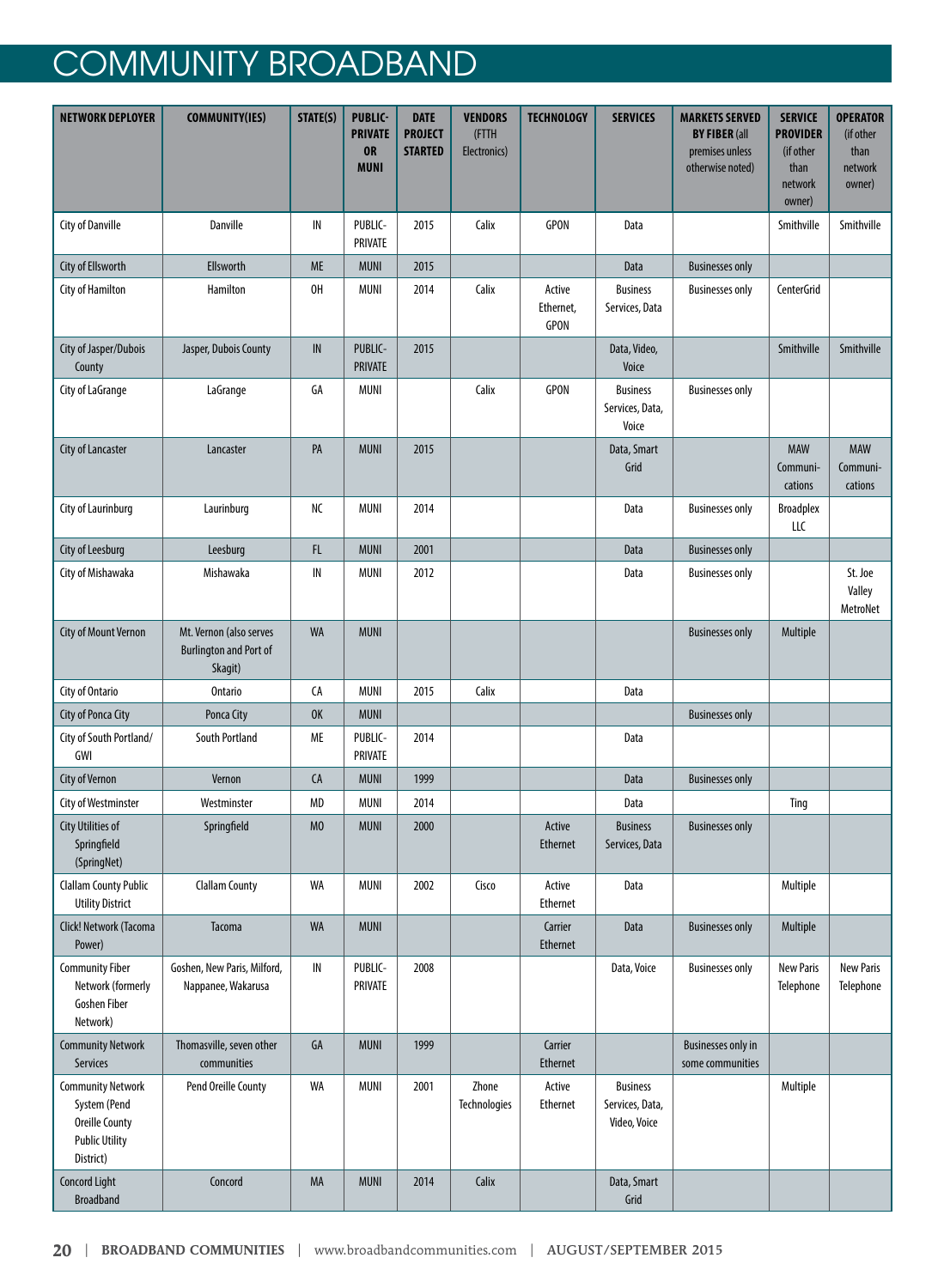| <b>NETWORK DEPLOYER</b>                                                  | <b>COMMUNITY(IES)</b>                                                                                                      | STATE(S)      | <b>PUBLIC-</b><br><b>PRIVATE</b><br><b>OR</b><br><b>MUNI</b> | <b>DATE</b><br><b>PROJECT</b><br><b>STARTED</b> | <b>VENDORS</b><br>(FTTH<br>Electronics) | <b>TECHNOLOGY</b>            | <b>SERVICES</b>                             | <b>MARKETS SERVED</b><br><b>BY FIBER (all</b><br>premises unless<br>otherwise noted) | <b>SERVICE</b><br><b>PROVIDER</b><br>(if other<br>than<br>network<br>owner) | <b>OPERATOR</b><br>(if other<br>than<br>network<br>owner) |
|--------------------------------------------------------------------------|----------------------------------------------------------------------------------------------------------------------------|---------------|--------------------------------------------------------------|-------------------------------------------------|-----------------------------------------|------------------------------|---------------------------------------------|--------------------------------------------------------------------------------------|-----------------------------------------------------------------------------|-----------------------------------------------------------|
| <b>Conway Corporation</b>                                                | Conway                                                                                                                     | AZ            | <b>MUNI</b>                                                  | 2011                                            |                                         |                              | Data, Voice                                 |                                                                                      |                                                                             |                                                           |
| Crosslake<br>Communications                                              | Crosslake                                                                                                                  | <b>MN</b>     | <b>MUNI</b>                                                  | 2005                                            | Calix                                   | Active<br>Ethernet,<br>GPON  | Data, Video,<br>Voice                       |                                                                                      |                                                                             |                                                           |
| DiamondNet<br>(Sallisaw Municipal<br>Authority)                          | Sallisaw                                                                                                                   | 0K            | <b>MUNI</b>                                                  | 2004                                            | Aurora                                  | EPON                         | Data, Video,<br>Voice                       |                                                                                      | Momentum<br>Telecom                                                         |                                                           |
| <b>Douglas County Public</b><br><b>Utility District</b>                  | <b>Douglas County</b>                                                                                                      | <b>WA</b>     | <b>MUNI</b>                                                  | 1999                                            | <b>Telco Systems</b>                    | Active<br>Ethernet           | Data, Video,<br>Voice                       |                                                                                      | Multiple                                                                    |                                                           |
| <b>Dover Technology</b><br>Services                                      | Dover                                                                                                                      | OH            | <b>MUNI</b>                                                  | 2004                                            | Hitachi                                 |                              | Data                                        | <b>Businesses only</b>                                                               |                                                                             |                                                           |
| <b>ECFiber</b>                                                           | Consortium of 23 towns                                                                                                     | VT            | <b>MUNI</b>                                                  | 2010                                            | Calix, Zhone<br>Technologies            | <b>GPON</b>                  | <b>Business</b><br>Services, Data,<br>Voice |                                                                                      |                                                                             |                                                           |
| <b>EmeryConnect</b>                                                      | Emeryville                                                                                                                 | CA            | PUBLIC-<br>PRIVATE                                           | 2013                                            |                                         | Active<br>Ethernet           |                                             |                                                                                      | Multiple                                                                    | PAXIO                                                     |
| <b>EPB Fiber Optics</b>                                                  | Chattanooga                                                                                                                | <b>TN</b>     | <b>MUNI</b>                                                  | 2007                                            | Alcatel-<br>Lucent                      | EPON, GPON                   | Data, Smart<br>Grid, Video,<br>Voice        |                                                                                      |                                                                             |                                                           |
| <b>EPlus Broadband</b><br>(Jackson Energy<br>Authority)                  | Jackson and part of<br><b>Madison County</b>                                                                               | <b>TN</b>     | <b>MUNI</b>                                                  | 2004                                            | ADTRAN                                  | Carrier<br>Ethernet,<br>EPON | Data, Smart<br>Grid, Video,<br>Voice        |                                                                                      |                                                                             |                                                           |
| <b>Erwin Utilities</b>                                                   | Erwin                                                                                                                      | <b>TN</b>     | <b>MUNI</b>                                                  | 2014                                            | Calix                                   |                              | Data, Smart<br>Grid, Voice                  | Pilot project                                                                        |                                                                             |                                                           |
| <b>FastRoads</b>                                                         | NH Community<br><b>Development Finance</b><br>Authority, Monadnock<br><b>Economic Development</b><br>Corporation, 42 towns | NH            | <b>MUNI</b>                                                  | 2011                                            | Calix                                   |                              |                                             |                                                                                      | Multiple                                                                    | Wide0pen<br>Networks                                      |
| <b>Fayetteville Public</b><br><b>Utilities</b>                           | Fayetteville                                                                                                               | <b>TN</b>     | <b>MUNI</b>                                                  | 2010                                            | CommScope                               | EPON, RFoG                   | Data, Video,<br>Voice                       |                                                                                      |                                                                             |                                                           |
| <b>FiberCom</b>                                                          | Cartersville and surrounding<br>areas                                                                                      | GA            | <b>MUNI</b>                                                  |                                                 |                                         | Carrier<br><b>Ethernet</b>   | <b>Business</b><br>Services, Data,<br>Voice | <b>Businesses only</b>                                                               |                                                                             |                                                           |
| <b>FiberNet Monticello</b>                                               | Monticello                                                                                                                 | <b>MN</b>     | <b>MUNI</b>                                                  | 2008                                            | Calix                                   | GPON                         | Data, Video,<br>Voice                       |                                                                                      |                                                                             |                                                           |
| Fibrant                                                                  | Salisbury                                                                                                                  | NC            | MUNI                                                         | 2008                                            | Zhone<br>Technologies,<br>Calix         |                              | Data, Video,<br>Voice                       |                                                                                      |                                                                             |                                                           |
| <b>FPUAnet</b><br>Communications<br>(Fort Pierce Utilities<br>Authority) | <b>Fort Pierce</b>                                                                                                         | $\mathsf{FL}$ | <b>MUNI</b>                                                  |                                                 | Cisco                                   | Active<br><b>Ethernet</b>    | Data, Voice                                 | <b>Businesses</b>                                                                    |                                                                             |                                                           |
| <b>Frankfort Plant Board</b>                                             | Frankfort                                                                                                                  | KY            | <b>MUNI</b>                                                  | 2009                                            | CommScope                               | Carrier<br>Ethernet,<br>RFoG | Data, Security,<br>Video, Voice             |                                                                                      |                                                                             |                                                           |
| <b>Franklin County Public</b><br><b>Utility District</b>                 | <b>Franklin County</b>                                                                                                     | <b>WA</b>     | <b>MUNI</b>                                                  |                                                 |                                         | Active<br><b>Ethernet</b>    | <b>Business</b><br>Services, Data           |                                                                                      | Multiple                                                                    |                                                           |
| Franklin Municipal<br>FiberNET                                           | Franklin                                                                                                                   | КY            | <b>MUNI</b>                                                  | 2013                                            |                                         |                              | Data                                        | <b>Businesses only</b>                                                               |                                                                             |                                                           |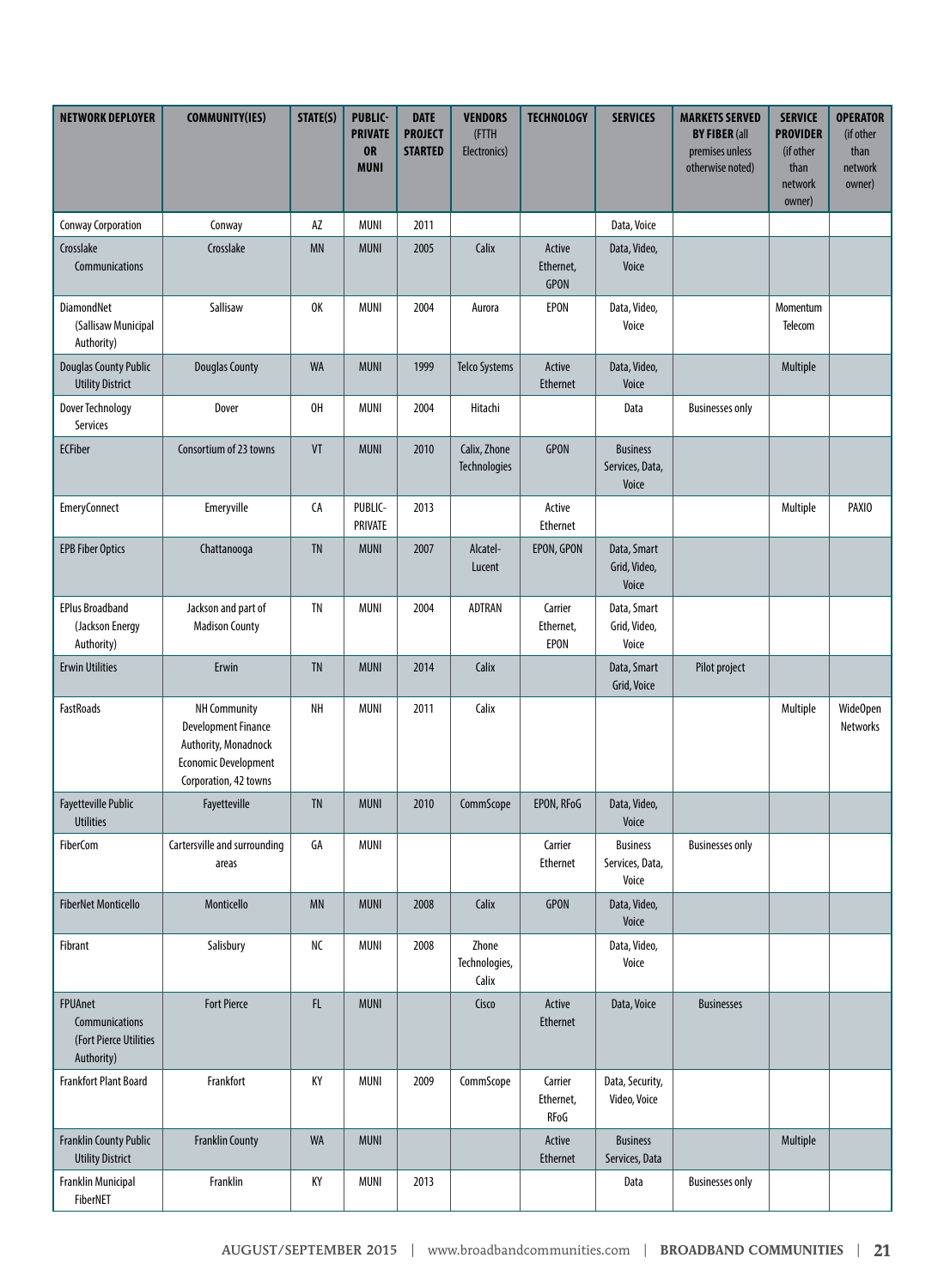| <b>NETWORK DEPLOYER</b>                                                                                        | <b>COMMUNITY(IES)</b>                             | STATE(S)       | <b>PUBLIC-</b><br><b>PRIVATE</b><br><b>OR</b><br><b>MUNI</b> | <b>DATE</b><br><b>PROJECT</b><br><b>STARTED</b> | <b>VENDORS</b><br>(FTTH<br>Electronics) | <b>TECHNOLOGY</b>           | <b>SERVICES</b>                      | <b>MARKETS SERVED</b><br><b>BY FIBER (all</b><br>premises unless<br>otherwise noted) | <b>SERVICE</b><br><b>PROVIDER</b><br>(if other<br>than<br>network<br>owner) | <b>OPERATOR</b><br>(if other<br>than<br>network<br>owner) |
|----------------------------------------------------------------------------------------------------------------|---------------------------------------------------|----------------|--------------------------------------------------------------|-------------------------------------------------|-----------------------------------------|-----------------------------|--------------------------------------|--------------------------------------------------------------------------------------|-----------------------------------------------------------------------------|-----------------------------------------------------------|
| Gahanna Net                                                                                                    | Gahanna                                           | OH             | PUBLIC-<br><b>PRIVATE</b>                                    | 2010                                            |                                         |                             | Data, Business<br>Services           | <b>Businesses only</b>                                                               | <b>WOW</b><br><b>Business</b>                                               | <b>WOW</b><br><b>Business</b>                             |
| Gainesville Regional<br><b>Utilities</b>                                                                       | Gainesville                                       | FL             | MUNI                                                         | 2001                                            | Cisco                                   | Active<br>Ethernet          | Data                                 | Businesses,<br>MDUs, greenfield<br>developments                                      |                                                                             |                                                           |
| <b>Get Wired Alabama</b><br>(South Central<br>Alabama<br><b>Broadband</b><br>Commission/Oasis<br>Construction) | 17 counties                                       | AL             | PUBLIC-<br><b>PRIVATE</b>                                    | 2015                                            |                                         |                             | Data, Video,<br>Voice                |                                                                                      | Multiple                                                                    | <b>Oasis</b><br>Alabama<br><b>Broadband</b>               |
| <b>Glasgow Electric Plant</b><br><b>Board</b>                                                                  | Glasgow                                           | KY             | <b>MUNI</b>                                                  |                                                 |                                         |                             | Data                                 | <b>Businesses only</b>                                                               |                                                                             |                                                           |
| <b>Glenwood Springs</b><br>Community<br><b>Broadband</b><br><b>Network</b>                                     | <b>Glenwood Springs</b>                           | C <sub>0</sub> | <b>MUNI</b>                                                  | 2002                                            | Calix                                   | <b>GPON</b>                 | Data, Voice                          |                                                                                      | Multiple<br>for<br>residential<br>services                                  |                                                           |
| <b>Grant County Public</b><br><b>Utility District</b>                                                          | <b>Grant County</b>                               | WA             | <b>MUNI</b>                                                  | 2000                                            | Cisco, Allied<br><b>Telesis</b>         | Active<br>Ethernet          | Data, Video,<br>Voice                |                                                                                      | Multiple                                                                    |                                                           |
| <b>Grays Harbor County</b><br><b>Public Utility District</b>                                                   | <b>Grays Harbor County</b>                        | <b>WA</b>      | <b>MUNI</b>                                                  | 1998                                            |                                         |                             | Data                                 |                                                                                      | Multiple                                                                    |                                                           |
| Greenlight                                                                                                     | Wilson                                            | NС             | <b>MUNI</b>                                                  | 2008                                            | Alcatel-<br>Lucent                      | <b>GPON</b>                 | Data, Video,<br>Voice                |                                                                                      |                                                                             |                                                           |
| <b>Harlan Municipal</b><br><b>Utilities</b>                                                                    | Harlan                                            | IA             | <b>MUNI</b>                                                  | 2010                                            | Calix                                   | <b>GPON</b>                 | Data, Video,<br>Voice                |                                                                                      |                                                                             |                                                           |
| <b>HES (Hopkinsville</b><br>Electric System)<br>EnergyNet                                                      | Hopkinsville                                      | KY             | <b>MUNI</b>                                                  |                                                 | Calix                                   |                             | Data                                 | Fiber for businesses,<br>wireless for<br>residential                                 |                                                                             |                                                           |
| HG&E Telecom (Holyoke<br>Gas & Electric<br>Department)                                                         | Holyoke (also serves<br>Chicopee and Springfield) | MA             | <b>MUNI</b>                                                  | 1997                                            | Calix                                   | Carrier<br><b>Ethernet</b>  | Data, Voice                          | Businesses, some<br><b>MDUs</b>                                                      | OTT<br>Communi-<br>cations                                                  |                                                           |
| Highland Communi-<br>cation Services                                                                           | Highland                                          | IL             | <b>MUNI</b>                                                  | 2010                                            | Calix                                   | GPON                        | Data, Video,<br>Voice                |                                                                                      |                                                                             |                                                           |
| <b>Holland Board of Public</b><br><b>Works</b>                                                                 | Holland                                           | M <sub>l</sub> | <b>MUNI</b>                                                  |                                                 |                                         |                             | Data                                 |                                                                                      | Multiple                                                                    |                                                           |
| Hometown Utilicom                                                                                              | Kutztown                                          | PA             | <b>MUNI</b>                                                  | 2002                                            | Calix                                   | BPON, GPON                  | Data, Smart<br>Grid, Video,<br>Voice |                                                                                      | D&E<br>Communi-<br>cations                                                  |                                                           |
| Independence Light<br>and Power<br>Telecommunications                                                          | Independence                                      | IA             | <b>MUNI</b>                                                  | 2013                                            | <b>ADTRAN</b>                           | <b>GPON</b>                 | Data, Video,<br>Voice                | <b>Businesses</b>                                                                    |                                                                             |                                                           |
| Indianola Municipal<br><b>Utilities</b>                                                                        | Indianola                                         | IA             | MUNI                                                         | 2012                                            | Calix                                   | Active<br>Ethernet          | Data, Video,<br>Voice                |                                                                                      | MCG                                                                         |                                                           |
| <b>Kitsap County Public</b><br><b>Utility District</b>                                                         | <b>Kitsap County</b>                              | <b>WA</b>      | <b>MUNI</b>                                                  | 2000                                            |                                         | Active<br>Ethernet          | Data                                 | <b>Mainly businesses</b>                                                             | Multiple                                                                    |                                                           |
| KPU Telecommuni-<br>cations                                                                                    | Ketchikan                                         | AK             | MUNI                                                         | 2007                                            | Zhone<br>Technologies,<br>ADTRAN        | Active<br>Ethernet,<br>GPON | Data, Video,<br>Voice                |                                                                                      |                                                                             |                                                           |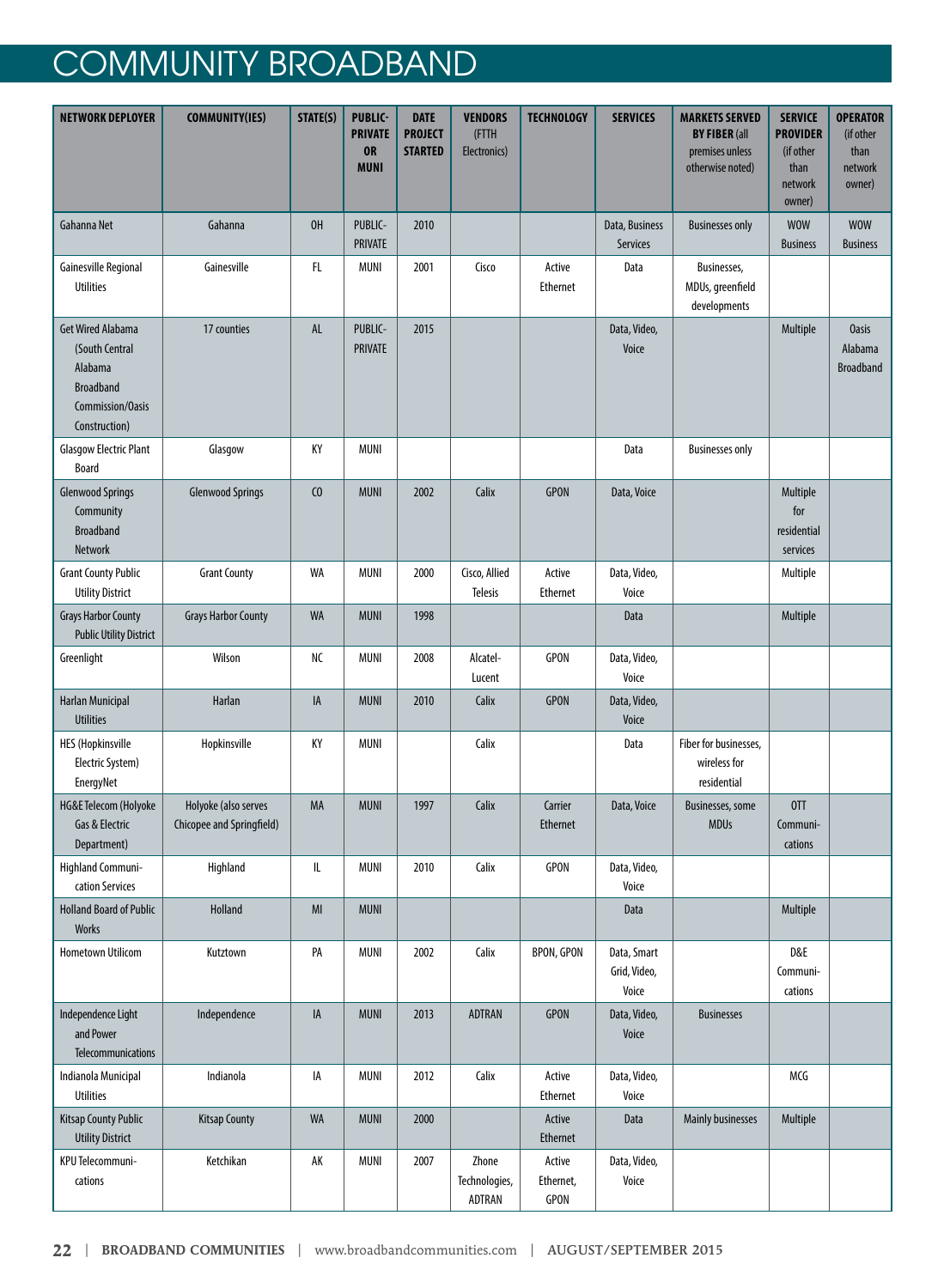| <b>NETWORK DEPLOYER</b>                                                                         | <b>COMMUNITY(IES)</b>                             | STATE(S)       | <b>PUBLIC-</b><br><b>PRIVATE</b><br><b>OR</b><br><b>MUNI</b> | <b>DATE</b><br><b>PROJECT</b><br><b>STARTED</b> | <b>VENDORS</b><br>(FTTH<br>Electronics) | <b>TECHNOLOGY</b>                  | <b>SERVICES</b>                             | <b>MARKETS SERVED</b><br><b>BY FIBER (all</b><br>premises unless<br>otherwise noted) | <b>SERVICE</b><br><b>PROVIDER</b><br>(if other<br>than<br>network<br>owner) | <b>OPERATOR</b><br>(if other<br>than<br>network<br>owner) |
|-------------------------------------------------------------------------------------------------|---------------------------------------------------|----------------|--------------------------------------------------------------|-------------------------------------------------|-----------------------------------------|------------------------------------|---------------------------------------------|--------------------------------------------------------------------------------------|-----------------------------------------------------------------------------|-----------------------------------------------------------|
| Lac qui Parle County<br>Economic<br>Development<br>Authority/Farmers<br><b>Mutual Telephone</b> | Lac qui Parle County                              | <b>MN</b>      | PUBLIC-<br><b>PRIVATE</b>                                    | 2010                                            | Calix                                   | <b>GPON</b>                        | Data, Video,<br>Voice                       |                                                                                      |                                                                             |                                                           |
| Lake Connections (Lake<br>County)                                                               | Lake County, part of Saint<br><b>Louis County</b> | MN             | <b>MUNI</b>                                                  | 2010                                            | Calix                                   | Active<br>Ethernet,<br><b>GPON</b> | Data, Video,<br>Voice                       |                                                                                      |                                                                             |                                                           |
| Lenox Municipal<br><b>Utilities</b>                                                             | Lenox                                             | IA             | <b>MUNI</b>                                                  | 2008                                            | Calix                                   | PON                                | Data, Video,<br>Voice                       |                                                                                      |                                                                             |                                                           |
| Leverett Municipal<br>Light Plant<br>(LeverettNet)                                              | Leverett                                          | МA             | <b>MUNI</b>                                                  | 2012                                            | Calix                                   | Active<br>Ethernet                 |                                             |                                                                                      | Crocker<br>Communi-<br>cations                                              | HG&E                                                      |
| <b>liNKCity</b>                                                                                 | North Kansas City                                 | M <sub>0</sub> | <b>MUNI</b>                                                  | 2007                                            | Ciena, Calix                            | Active<br>Ethernet                 | Data                                        |                                                                                      |                                                                             | <b>DataShack</b>                                          |
| Lit San Leandro                                                                                 | San Leandro                                       | CA             | PUBLIC-<br>PRIVATE                                           | 2012                                            | <b>ADVA Optical</b><br>Networks         |                                    |                                             | <b>Businesses, MDUs</b>                                                              |                                                                             |                                                           |
| Loma Linda Connected<br>Communities<br>Program                                                  | Loma Linda                                        | CA             | <b>MUNI</b>                                                  | 2005                                            | <b>Allied Telesis</b>                   | Active<br><b>Ethernet</b>          | Data, Video,<br>Voice                       |                                                                                      | Multiple                                                                    |                                                           |
| <b>Longmont Power and</b><br>Communications                                                     | Longmont                                          | C <sub>0</sub> | <b>MUNI</b>                                                  | 2012                                            | Calix                                   | <b>GPON</b>                        | Data, Voice                                 |                                                                                      |                                                                             |                                                           |
| Los Angeles<br>Department<br>of Water and<br>Power Fiber Optic<br>Enterprise                    | Los Angeles                                       | CA             | <b>MUNI</b>                                                  |                                                 |                                         | Carrier<br><b>Ethernet</b>         | <b>Business</b><br>Services, Data           | <b>Businesses only</b>                                                               |                                                                             |                                                           |
| <b>LUS Fiber</b>                                                                                | Lafayette                                         | LA             | <b>MUNI</b>                                                  | 2007                                            | Alcatel-<br>Lucent                      | GPON                               | Data, Smart<br>Grid, Video,<br>Voice        |                                                                                      |                                                                             |                                                           |
| <b>Marshall Municipal</b><br><b>Utilities</b>                                                   | Marshall                                          | M <sub>0</sub> | <b>MUNI</b>                                                  | 2005                                            |                                         |                                    | Data, Smart<br>Grid                         |                                                                                      |                                                                             |                                                           |
| Martinsville<br>Information<br>Network (MINet)                                                  | Martinsville                                      | VA             | <b>MUNI</b>                                                  | 2009                                            |                                         |                                    | <b>Business</b><br>Services, Data,<br>Voice | <b>Businesses only</b>                                                               |                                                                             |                                                           |
| <b>Mason County Public</b><br><b>Utility District</b>                                           | <b>Mason County</b>                               | <b>WA</b>      | <b>MUNI</b>                                                  | 2000                                            | Telco<br>Systems,<br>Ciena              | Active<br>Ethernet                 | <b>Business</b><br>Services, Data,<br>Voice |                                                                                      | Multiple                                                                    |                                                           |
| Mayfield Village                                                                                | Mayfield Village                                  | OH             | <b>MUNI</b>                                                  | 2012                                            |                                         |                                    | Data                                        | <b>Businesses only</b>                                                               |                                                                             | OneCom-<br>munity                                         |
| <b>Medina County Fiber</b><br>Network                                                           | <b>Medina County Port</b><br>Authority            | OH             | <b>MUNI</b>                                                  | 2012                                            |                                         |                                    | Data                                        | <b>Businesses only</b>                                                               | Multiple                                                                    |                                                           |
| MI-Connection                                                                                   | Mooresville, Davidson and<br>Cornelius            | NC             | <b>MUNI</b>                                                  | 2009                                            | Calix                                   | <b>GPON</b>                        | Data, Video,<br>Voice                       |                                                                                      |                                                                             |                                                           |
| <b>MINET</b>                                                                                    | Monmouth and<br>Independence                      | OR             | <b>MUNI</b>                                                  | 2007                                            | Alcatel-<br>Lucent                      | <b>BPON</b>                        | Data, Video,<br>Voice                       |                                                                                      |                                                                             |                                                           |
| Montana Economic<br>Revitalization<br>& Development<br>Institute/Fatbeam                        | <b>Butte</b>                                      | МT             | PUBLIC-<br>PRIVATE                                           | 2013                                            |                                         |                                    | <b>Business</b><br>Services, Data,<br>Voice | <b>Businesses only</b>                                                               |                                                                             |                                                           |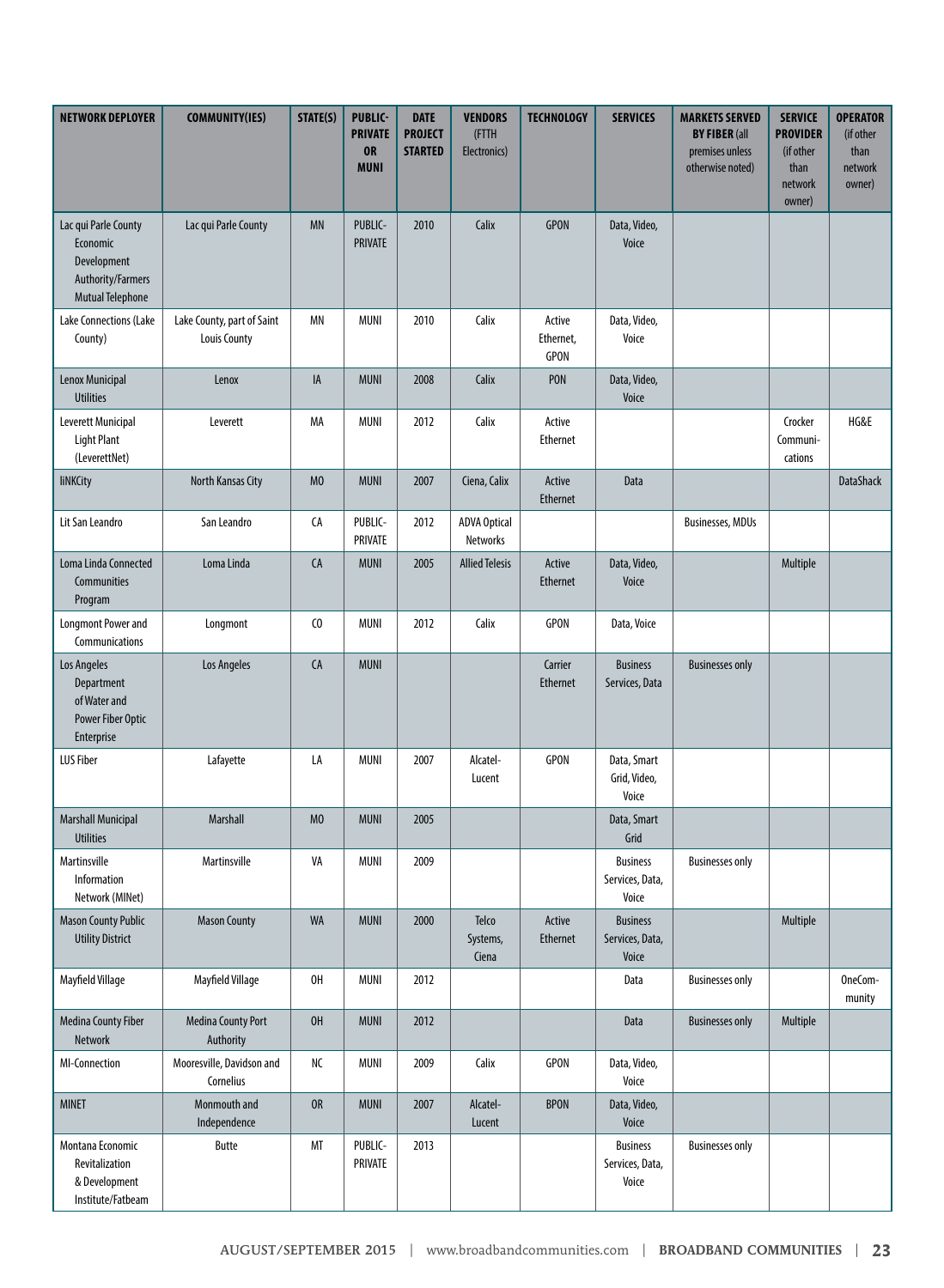| <b>NETWORK DEPLOYER</b>                                            | <b>COMMUNITY(IES)</b>                                                  | STATE(S)                          | <b>PUBLIC-</b><br><b>PRIVATE</b><br><b>OR</b><br><b>MUNI</b> | <b>DATE</b><br><b>PROJECT</b><br><b>STARTED</b> | <b>VENDORS</b><br>(FTTH<br>Electronics)          | <b>TECHNOLOGY</b>                          | <b>SERVICES</b>                                                 | <b>MARKETS SERVED</b><br><b>BY FIBER (all</b><br>premises unless<br>otherwise noted) | <b>SERVICE</b><br><b>PROVIDER</b><br>(if other<br>than<br>network<br>owner) | <b>OPERATOR</b><br>(if other<br>than<br>network<br>owner) |
|--------------------------------------------------------------------|------------------------------------------------------------------------|-----------------------------------|--------------------------------------------------------------|-------------------------------------------------|--------------------------------------------------|--------------------------------------------|-----------------------------------------------------------------|--------------------------------------------------------------------------------------|-----------------------------------------------------------------------------|-----------------------------------------------------------|
| Morristown Utility<br>Systems (MUS<br>Fibernet)                    | Morristown                                                             | <b>TN</b>                         | <b>MUNI</b>                                                  | 2006                                            | Alcatel-<br>Lucent, ETI<br>Software<br>Solutions | <b>GPON</b>                                | Data, Smart<br>Grid, Video,<br>Voice                            |                                                                                      |                                                                             |                                                           |
| Murfreesboro Electric<br>Department                                | Murfreesboro                                                           | TN                                | <b>MUNI</b>                                                  | 2015                                            |                                                  |                                            |                                                                 | Pilot project                                                                        |                                                                             |                                                           |
| <b>Murray Electric System</b>                                      | Murray                                                                 | KY                                | <b>MUNI</b>                                                  | 2000                                            |                                                  | Active<br>Ethernet                         | Data, Video,<br>Voice                                           | Fiber for businesses,<br><b>HFC</b> for residential                                  |                                                                             |                                                           |
| Muscatine Power &<br>Water                                         | Muscatine                                                              | IA                                | <b>MUNI</b>                                                  | 2015                                            |                                                  |                                            | Data, Video                                                     |                                                                                      |                                                                             |                                                           |
| nDanville                                                          | <b>Danville</b>                                                        | VA                                | <b>MUNI</b>                                                  | 2007                                            | Calix                                            | Active<br>Ethernet,<br><b>GPON</b>         | <b>Business</b><br>Services,<br>Security, Data,<br>Video, Voice |                                                                                      | Multiple                                                                    |                                                           |
| NetQuincy                                                          | Quincy and surrounding<br>areas                                        | FL                                | <b>MUNI</b>                                                  | 2003                                            | Alcatel-<br>Lucent                               | <b>BPON</b>                                | Data, Video,<br>Voice                                           |                                                                                      |                                                                             |                                                           |
| New Albany Net                                                     | New Albany                                                             | OH                                | <b>MUNI</b>                                                  | 2010                                            |                                                  |                                            | <b>Business</b><br>Services, Data                               | <b>Businesses only</b>                                                               | <b>WOW</b><br><b>Business</b>                                               |                                                           |
| Norwood Light<br><b>Broadband</b>                                  | Norwood                                                                | MA                                | <b>MUNI</b>                                                  |                                                 |                                                  |                                            | Data, Voice                                                     | Fiber for businesses,<br><b>HFC</b> for residential                                  |                                                                             |                                                           |
| <b>Ocala Utility Services</b>                                      | <b>Ocala</b>                                                           | FL                                | <b>MUNI</b>                                                  | 1995                                            |                                                  | Active<br><b>Ethernet</b>                  | <b>Business</b><br>Services, Data                               | <b>Businesses only</b>                                                               |                                                                             |                                                           |
| <b>Okanogan County</b><br><b>Public Utility</b><br><b>District</b> | <b>Okanogan County</b>                                                 | WA                                | <b>MUNI</b>                                                  | 2002                                            |                                                  | Active<br><b>Ethernet</b>                  |                                                                 |                                                                                      | Multiple                                                                    |                                                           |
| <b>OMU Fibernet</b><br>(Owensboro<br><b>Municipal Utilities)</b>   | Owensboro                                                              | KY                                | <b>MUNI</b>                                                  | 1998                                            | Calix                                            |                                            | Data                                                            | Businesses,<br>residential pilot<br>program                                          |                                                                             |                                                           |
| <b>ONE Burbank (Burbank</b><br><b>Water and Power)</b>             | <b>Burbank</b>                                                         | CA                                | <b>MUNI</b>                                                  | 2010                                            | MRV, Cisco                                       | Active<br>Ethernet,<br>Carrier<br>Ethernet | <b>Business</b><br>Services, Data                               | <b>Businesses only</b>                                                               |                                                                             |                                                           |
| <b>Onlight Aurora</b>                                              | Aurora                                                                 | $\ensuremath{\mathsf{IL}}\xspace$ | <b>MUNI</b>                                                  | 2012                                            |                                                  |                                            | <b>Business</b><br>Services, Data                               | <b>Businesses only</b>                                                               |                                                                             |                                                           |
| <b>Opelika Power Services</b>                                      | <b>Opelika</b>                                                         | AL                                | MUNI                                                         | 2010                                            | Alcatel-<br>Lucent                               | <b>GPON</b>                                | Data, Smart<br>Grid, Video,<br>Voice                            |                                                                                      |                                                                             |                                                           |
| <b>Optilink (Dalton</b><br>Utilities)                              | Dalton                                                                 | GA                                | <b>MUNI</b>                                                  | 2003                                            | Alcatel-<br>Lucent, ETI<br>Software<br>Solutions | <b>GPON</b>                                | Data, Video,<br>Voice                                           |                                                                                      |                                                                             |                                                           |
| Orangeburg County<br><b>Broadband</b>                              | <b>Orangeburg County (serves</b><br>nine communities in the<br>county) | SC                                | MUNI                                                         | 2010                                            | Calix                                            | Active<br>Ethernet                         | Data                                                            |                                                                                      |                                                                             |                                                           |
| <b>Pacific County Public</b><br><b>Utility District</b>            | <b>Pacific County</b>                                                  | <b>WA</b>                         | <b>MUNI</b>                                                  | 2000                                            |                                                  |                                            | Data                                                            |                                                                                      |                                                                             |                                                           |
| Palm Coast FiberNET                                                | Palm Coast                                                             | FL                                | MUNI                                                         | 2009                                            | Cisco                                            | Active<br>Ethernet                         | <b>Business</b><br>Services, Data,<br>Voice                     | <b>Businesses only</b>                                                               | Multiple                                                                    |                                                           |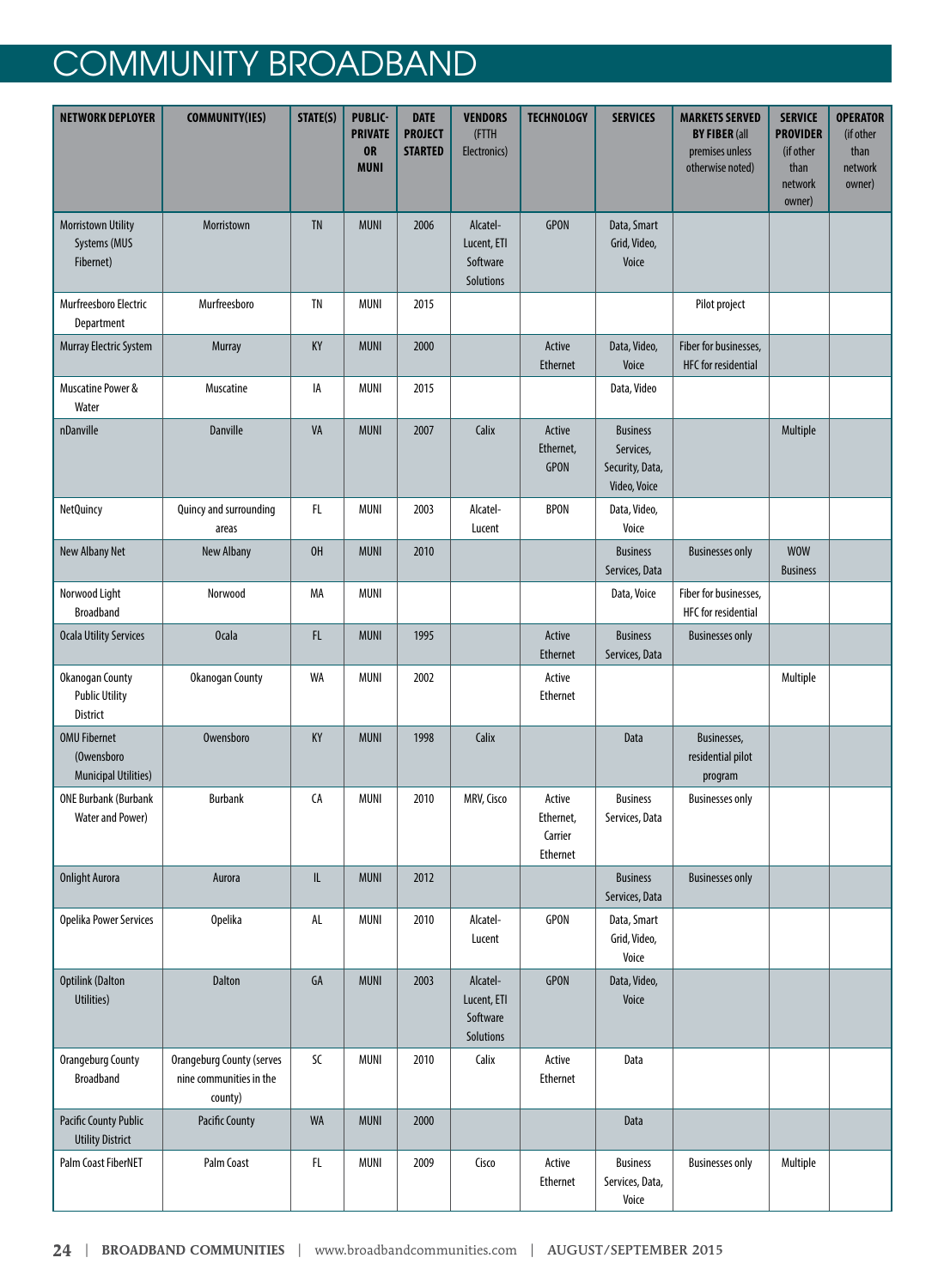| <b>NETWORK DEPLOYER</b>                                       | <b>COMMUNITY(IES)</b>                                                                        | STATE(S)                          | <b>PUBLIC-</b><br><b>PRIVATE</b><br><b>OR</b><br><b>MUNI</b> | <b>DATE</b><br><b>PROJECT</b><br><b>STARTED</b> | <b>VENDORS</b><br>(FTTH<br>Electronics) | <b>TECHNOLOGY</b>                            | <b>SERVICES</b>                      | <b>MARKETS SERVED</b><br><b>BY FIBER (all</b><br>premises unless<br>otherwise noted) | <b>SERVICE</b><br><b>PROVIDER</b><br>(if other<br>than<br>network<br>owner) | <b>OPERATOR</b><br>(if other<br>than<br>network<br>owner) |
|---------------------------------------------------------------|----------------------------------------------------------------------------------------------|-----------------------------------|--------------------------------------------------------------|-------------------------------------------------|-----------------------------------------|----------------------------------------------|--------------------------------------|--------------------------------------------------------------------------------------|-----------------------------------------------------------------------------|-----------------------------------------------------------|
| PES Energize (Pulaski<br>Electric System)                     | Pulaski (also serves Giles<br>County)                                                        | <b>TN</b>                         | <b>MUNI</b>                                                  | 2007                                            | Calix                                   | <b>EPON</b>                                  | Data, Smart<br>Grid, Video,<br>Voice |                                                                                      |                                                                             |                                                           |
| Philippi Communi-<br>cations System                           | Philippi                                                                                     | WV                                | MUNI                                                         | 2005                                            | Motorola                                | <b>BPON</b>                                  | Data, Video                          |                                                                                      |                                                                             |                                                           |
| Piqua Municipal Power<br>System                               | Piqua                                                                                        | OH                                | <b>MUNI</b>                                                  | 2013                                            |                                         |                                              |                                      | <b>Businesses only</b>                                                               |                                                                             |                                                           |
| PowelLink                                                     | Powell                                                                                       | WY                                | MUNI                                                         | 2007                                            | Calix                                   | <b>GPON</b>                                  | Data, Security,<br>Video, Voice      |                                                                                      | <b>Tri County</b><br>Telephone,<br>open to<br>other<br>providers            |                                                           |
| PPS FiberNet (Paducah<br>Power System)                        | Paducah, McCracken County                                                                    | KY                                | <b>MUNI</b>                                                  | 2004                                            | Alcatel-<br>Lucent, Allied<br>Telesis   | Active<br>Ethernet,<br><b>BPON</b>           | Data, Security,<br>Video, Voice      | <b>Businesses only</b>                                                               | Multiple                                                                    |                                                           |
| <b>Princeton Electric</b><br>Department                       | Princeton                                                                                    | $\mathsf{I} \mathsf{L}$           | <b>MUNI</b>                                                  | 2003                                            |                                         |                                              | Data                                 | <b>Businesses only</b>                                                               | <b>IVNet</b>                                                                | <b>IVNet</b>                                              |
| <b>Reedsburg Utility</b><br>Commission                        | Reedsburg (also serves<br>nearby rural communities)                                          | WI                                | <b>MUNI</b>                                                  | 2003                                            | Calix                                   | <b>BPON, GPON</b>                            | Data, Video,<br>Voice                |                                                                                      |                                                                             |                                                           |
| Rochelle Municipal<br><b>Utilities</b>                        | Rochelle                                                                                     | $\mathsf{I} \mathsf{L}$           | <b>MUNI</b>                                                  |                                                 | Zhone<br>Technologies                   | Active<br><b>Ethernet</b>                    | <b>Business</b><br>Services, Data    | Fiber for businesses.<br>wireless for<br>residential                                 |                                                                             |                                                           |
| <b>Rock Falls Electric</b><br><b>Utilities</b>                | <b>Rock Falls</b>                                                                            | $\ensuremath{\mathsf{IL}}\xspace$ | <b>MUNI</b>                                                  | 2007                                            |                                         |                                              | Data                                 | <b>Businesses only</b>                                                               | Essex<br>Telcom                                                             |                                                           |
| Rockbridge Area<br><b>Network Authority</b>                   | Rockbridge County,<br>Lexington and Buena Vista<br>cities                                    | VA                                | <b>MUNI</b>                                                  | 2013                                            |                                         |                                              | Data                                 |                                                                                      | Multiple                                                                    |                                                           |
| <b>RS Fiber Cooperative</b>                                   | <b>Communities in Renville</b><br>and Sibley counties                                        | <b>MN</b>                         | PUBLIC-<br>PRIVATE                                           | 2014                                            |                                         |                                              | Data, Video,<br>Voice                |                                                                                      | Hiawatha<br><b>Broadband</b><br>Communi-<br>cations                         | Hiawatha<br><b>Broadband</b><br>Communi-<br>cations       |
| <b>Russellville Electric</b><br><b>Plant Board</b>            | Russellville                                                                                 | KY                                | <b>MUNI</b>                                                  | 2010                                            | Calix                                   | Active<br>Ethernet,<br><b>GPON</b>           | Data, Video,<br>Voice, Smart<br>Grid |                                                                                      |                                                                             |                                                           |
| Sandersville FiberLink                                        | Sandersville and<br>surrounding area                                                         | GA                                | <b>MUNI</b>                                                  |                                                 |                                         |                                              | Data                                 |                                                                                      |                                                                             |                                                           |
| SandyNet Fiber                                                | Sandy                                                                                        | 0R                                | MUNI                                                         | 2011                                            | Calix                                   |                                              | Data, Voice                          |                                                                                      |                                                                             |                                                           |
| Santa Monica City Net                                         | Santa Monica                                                                                 | ${\sf CA}$                        | <b>MUNI</b>                                                  | 2004                                            | <b>MRV</b>                              | Active<br>Ethernet, fiber<br>to the building | Data                                 | <b>Businesses only</b>                                                               | Multiple                                                                    |                                                           |
| Scottsboro Electric<br><b>Power Board</b>                     | Scottsboro                                                                                   | AL                                | <b>MUNI</b>                                                  |                                                 |                                         | Active<br>Ethernet                           | Data, Smart<br>Grid                  | Fiber for businesses.<br><b>HFC</b> for residential                                  |                                                                             |                                                           |
| Sebewaing Light and<br><b>Water Department</b>                | Sebewaing                                                                                    | $M\!I$                            | <b>MUNI</b>                                                  | 2013                                            | Calix                                   | <b>GPON</b>                                  | Data, Voice                          |                                                                                      |                                                                             |                                                           |
| Selco (Shrewsbury<br><b>Electric and Cable</b><br>Operations) | Shrewsbury                                                                                   | МA                                | MUNI                                                         | 1999                                            | Calix                                   |                                              | Data, Video,<br>Voice                |                                                                                      |                                                                             |                                                           |
| <b>Sherwood Broadband</b>                                     | Sherwood, Oregon                                                                             | <b>OR</b>                         | <b>MUNI</b>                                                  | 2004                                            |                                         |                                              | Data                                 | <b>Businesses only</b>                                                               | Multiple                                                                    |                                                           |
| Southwest Minnesota<br><b>Broadband Services</b>              | Bingham Lake, Heron Lake,<br>Lakefield, Jackson, Round<br>Lake, Brewster, Okabena,<br>Wilder | ΜN                                | MUNI                                                         | 2010                                            | Calix                                   |                                              | Data, Video,<br>Voice                |                                                                                      |                                                                             | Windom<br>Telecom-<br>muni-<br>cations                    |